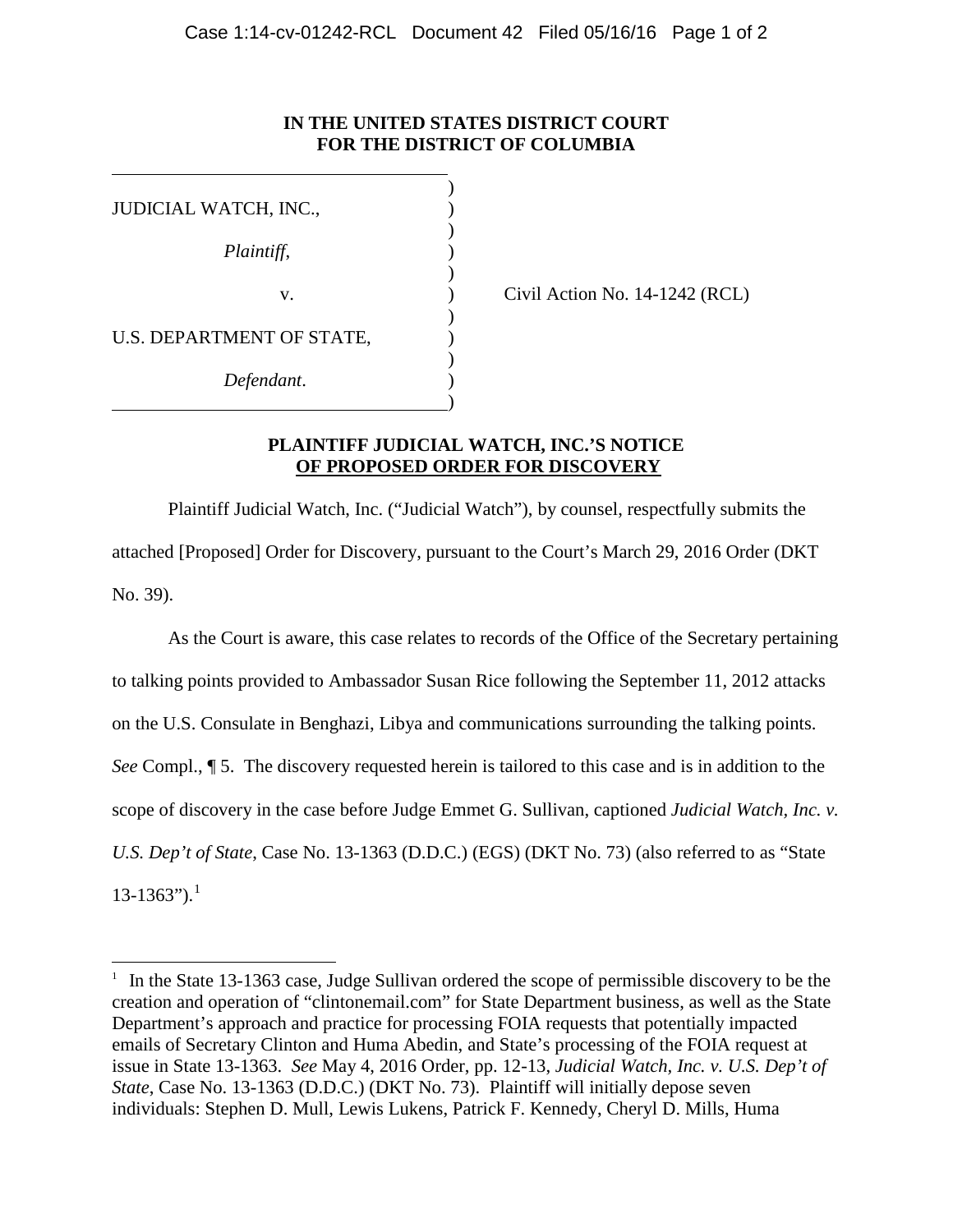#### Case 1:14-cv-01242-RCL Document 42 Filed 05/16/16 Page 2 of 2

As stated in the attached proposed Order, Plaintiff intends to conduct discovery pursuant to the relevant Federal Rules of Civil Procedure. In regards to Document Request Nos. 1, 2 and 3 therein, Plaintiff respectfully requests the Court to shorten the time period for Defendant to fully respond to Plaintiff's document requests to 21 days. Plaintiff intends to depose the individuals identified therein within 12 weeks from the first day following the Court's Order. In the event conflicts exist for scheduling third-party depositions, Plaintiff will seek leave from the Court to conduct those depositions on specific proposed dates outside the approved discovery period that are mutually available to all parties and third-parties.

 $\overline{a}$ 

Dated: May 16, 2016 Respectfully submitted,

JUDICIAL WATCH, INC.

*/s/ Ramona R. Cotca*

Ramona R. Cotca D.C. Bar No. 501159 425 Third Street SW, Suite 800 Washington, DC 20024 Tel. (202) 646-5172 [rcotca@judicialwatch.org](mailto:rcotca@judicialwatch.org)

*Attorneys for Plaintiff*

Abedin, Bryan Pagliano and a corporate designee. *Id*. at pp. 13-14. Defendant's answers to four interrogatories are also due within 21 days, by May 25, 2016.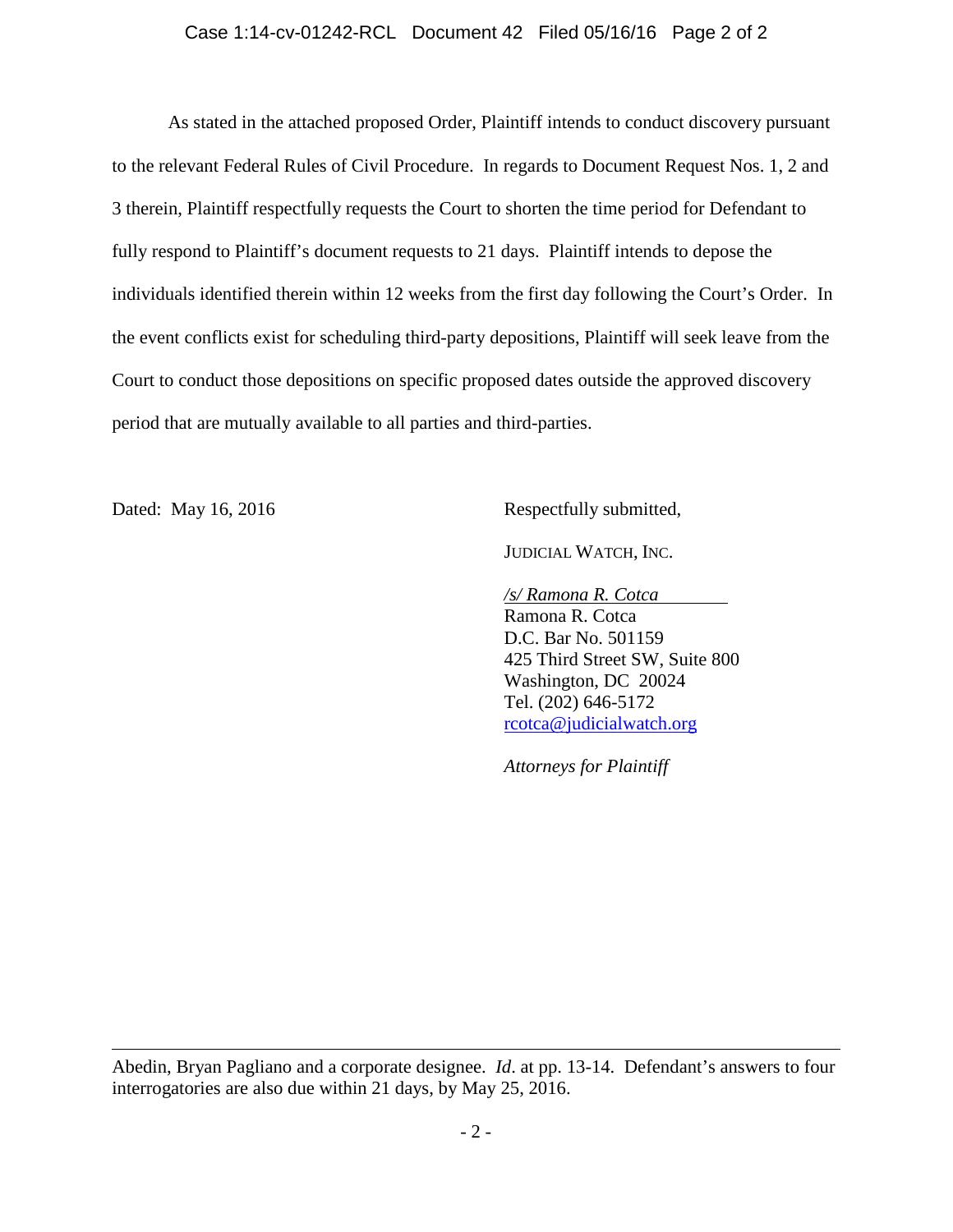## **IN THE UNITED STATES DISTRICT COURT FOR THE DISTRICT OF COLUMBIA**

| JUDICIAL WATCH, INC.,     |  |
|---------------------------|--|
| Plaintiff,                |  |
|                           |  |
| v.                        |  |
|                           |  |
| U.S. DEPARTMENT OF STATE, |  |
|                           |  |
| Defendant.                |  |
|                           |  |

Civil Action No.  $14-1242$  (RCL)

## **[PROPOSED] ORDER FOR DISCOVERY**

Pursuant to the Court's March 29, 2016 Order, Plaintiff, Judicial Watch, Inc.'s Notice of

Proposed Order for Discovery, any response, and the record herein, it is hereby **ORDERED** that

Plaintiff shall take the following discovery in this case:

#### **Document Requests**

- 1. All documents that concern or relate to the processing of any and all searches of the Office of the Secretary for emails relating to the September 11, 2012 Benghazi attack and its aftermath, including but not limited to:
	- a. searches for records for the Accountability Review Board;
	- b. searches in response to congressional inquiries (including requests from the House Committee on Oversight and Government Reform dated September 20, 2012, October 2, 2012, October 29, 2012, and November 1, 2012);
	- c. searches in preparation of Secretary Clinton's testimony before Congress on January 23, 2013; and
	- d. searches in response to FOIA requests, including but not limited to the FOIA request submitted by Plaintiff in this case.

Such documents would include the tasking, tracking and reporting records for such searches. Forms DS-1748 and any "search slips," "search tasker," "search details," shall also be considered responsive.

2. All communications that concern or relate to the processing of all searches referenced in Document Request No. 1 above, including directions or guidance about how and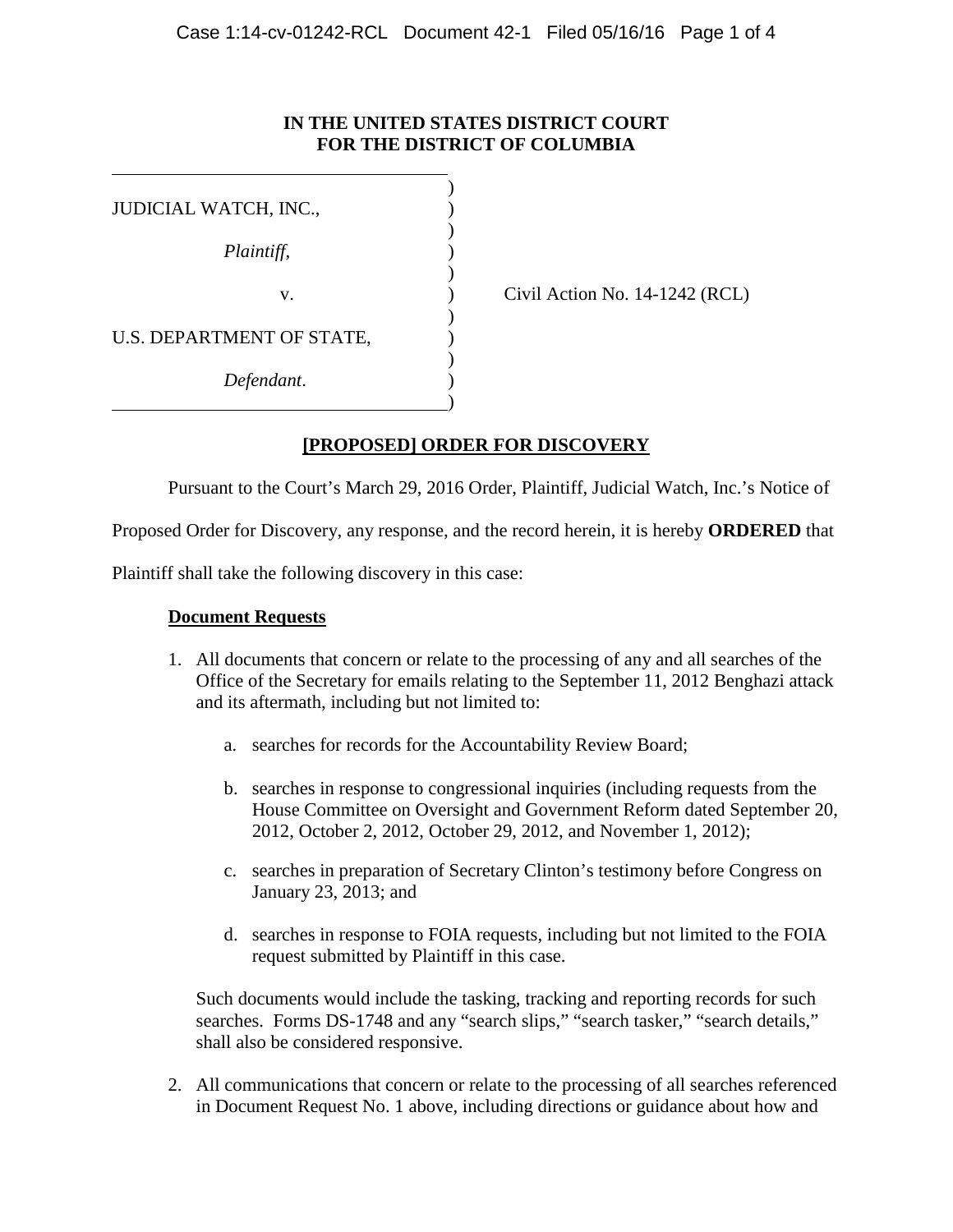where to conduct the searches, whether and how to search Secretary Clinton's email, and issues, problems, or questions concerning the searches and/or search results.

3. All records that concern or relate to the State Department's policies, practices, procedures and/or actions (or lack thereof) to secure, inventory, and/or account for all records, including emails, of Secretary Clinton, Cheryl Mills, Huma Abedin and Jacob Sullivan prior to their termination of employment with the State Department.

#### **Depositions**

- 1. 30(b)(6) witness(es) to testify about:
	- a. the searches referenced in Document Request Nos. 1 and 2 above; and
	- b. the policies, practices, procedures and/or actions referenced in Document Request No. 3 above.
- 2. Cheryl Mills, to the extent not included in discovery in State 13-1363, to testify about:
	- a. the searches referenced in Document Request Nos. 1 and 2 above;
	- b. the policies, practices, procedures and/or actions referenced in Document Request No. 3 above;
	- c. the use of non-state.gov email account(s) to conduct official State Department business by Cheryl Mills and other officials and staff within the Office of the Secretary; and
	- d. the subsequent "private" search of Secretary Clinton's "clintonemail.com" email account.

(Cheryl Mills was Secretary Clinton's Chief of Staff throughout her tenure and was involved in the document productions of the various inquiries related to the Benghazi attack and its aftermath. She was also identified by Defendant as an official with relevant records in this case.)

- 3. Jacob Sullivan to testify about:
	- a. the searches referenced in Document Request Nos. 1 and 2 above;
	- b. the policies, practices, procedures and/or actions referenced in Document Request No. 3 above; and
	- c. use of non-state.gov email account(s) to conduct official State Department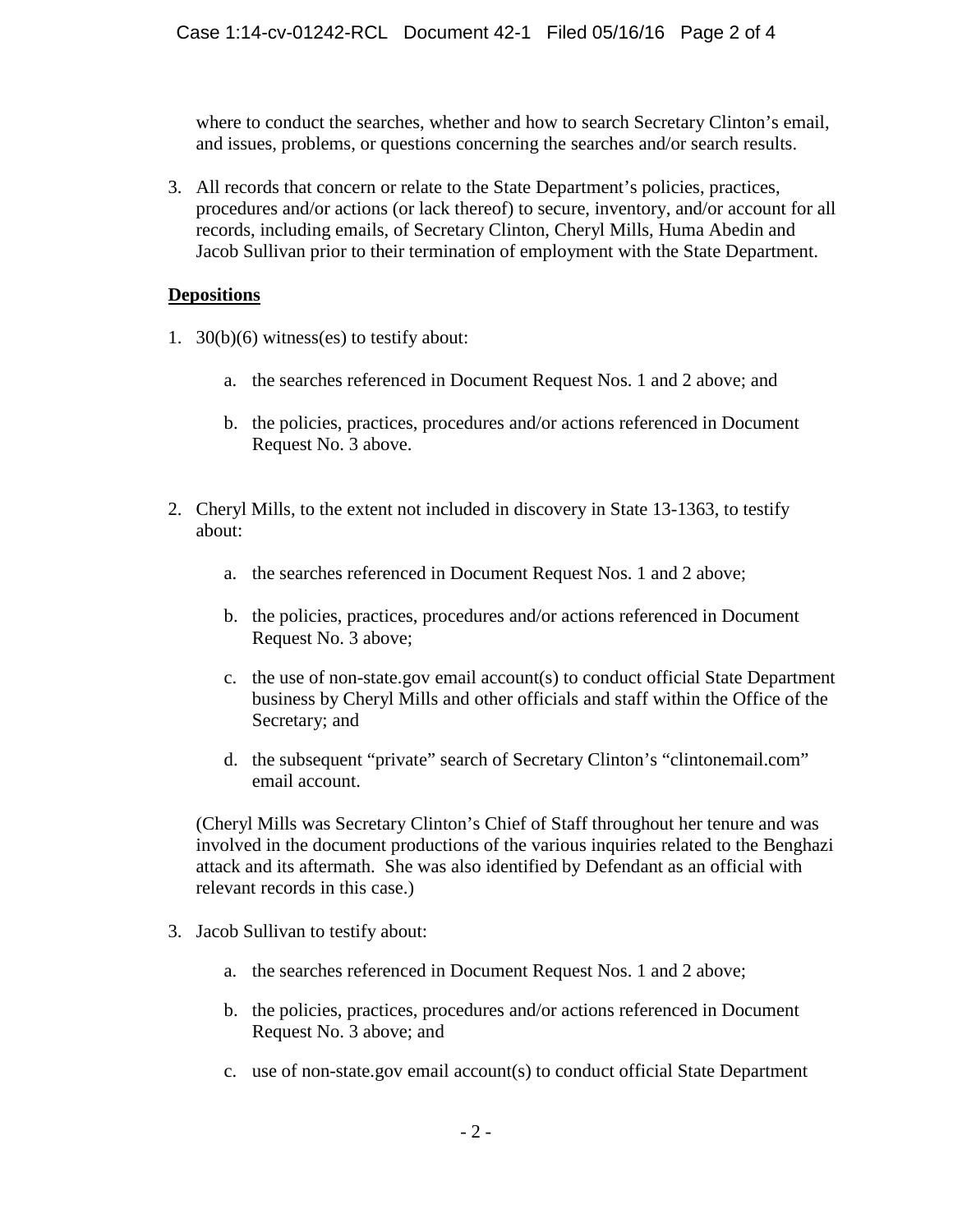business by Jacob Sullivan and other officials and staff in the Office of the Secretary.

(Jacob Sullivan was Secretary Clinton's senior advisor and Deputy Chief of Staff during her tenure. He was also identified by Defendant as one of the officials with relevant records in this case).

- 4. Secretary Hillary Rodham Clinton to testify about:
	- a. the searches referenced in Document Request Nos. 1 and 2 above;
	- b. the policies, practices, procedures and/or actions referenced in Document Request No. 3 above; and
	- c. use of non-state.gov email account(s) to conduct official State Department business by Secretary Clinton and other officials and staff in the Office of the Secretary.

(Judge Sullivan noted in his May 4, 2016 Order that he may order the deposition of Secretary Clinton in State 13-1363 if he deems it necessary based on information learned during discovery of that case. In the event Judge Sullivan orders the deposition of Secretary Clinton in State 13-1363, Plaintiff will work with defense counsel and counsel for Secretary Clinton to conduct a joint deposition in both cases.) *See Landmark Legal Found. v. Envtl. Prot. Agency*, 959 F. Supp. 2d 175 (D.D.C 2013) (permitting the deposition of a former agency head to determine use of private email account for official government business).

- 5. Lauren Jiloty to testify about:
	- a. the searches referenced in Document Request Nos. 1 and 2 above;
	- b. the policies, practices, procedures and/or actions referenced in Document Request No. 3 above; and
	- c. her knowledge and use of non-state.gov email accounts by persons in the Office of the Secretary during Secretary Clinton's tenure and procedures and efforts (or the lack thereof) for accessing and searching same.

(Lauren Jiloty was Special Assistant to Secretary Clinton during her tenure.)

- 6. Monica Hanley to testify about:
	- a. the searches referenced in Document Request Nos. 1 and 2 above;
	- b. the policies, practices, procedures and/or actions referenced in Document Request No. 3 above; and